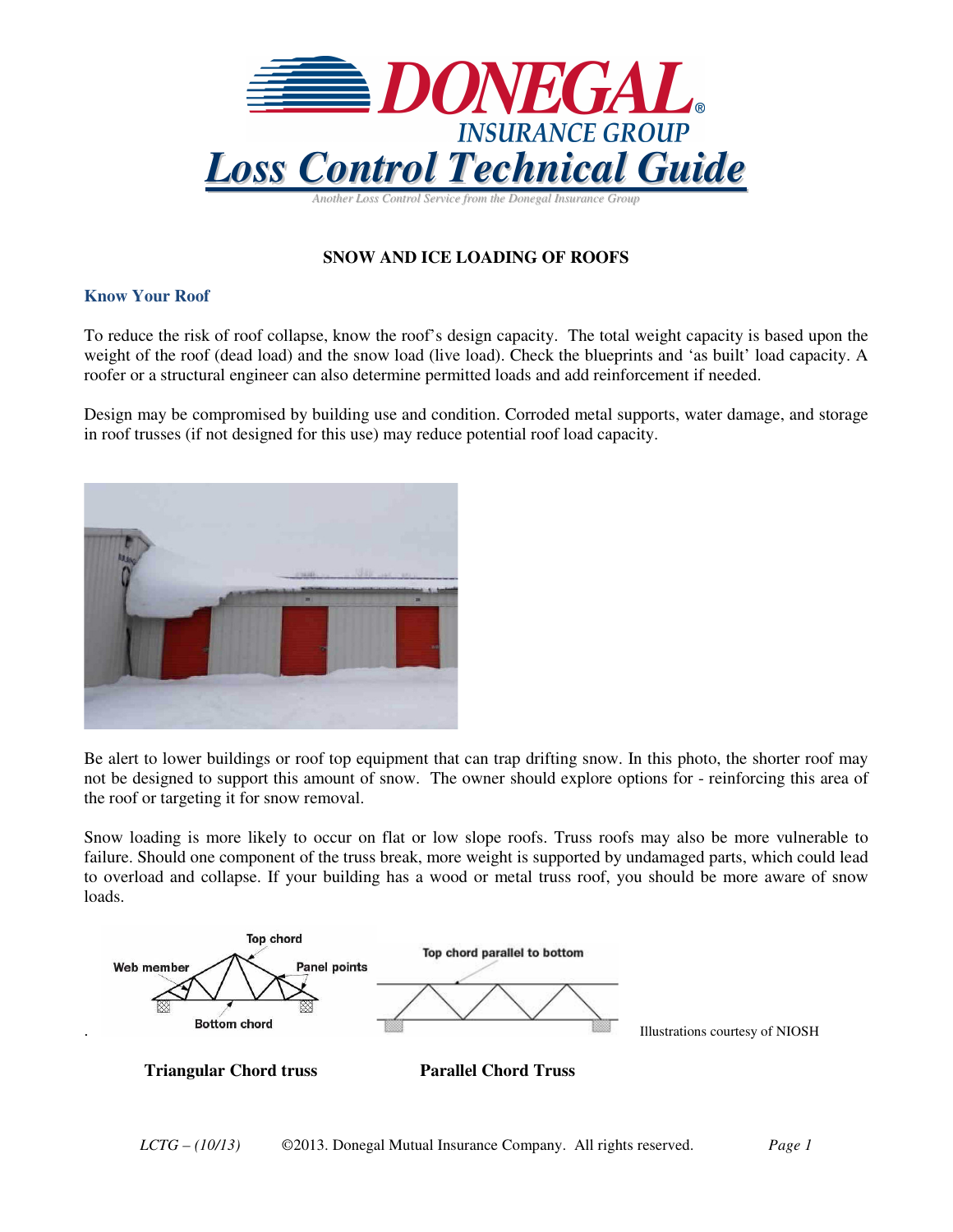### **Get Ready for Winter**

Preparation in the fall can reduce risk by:

- Cleaning debris from drains and rain gutters. Trapped debris may cause ice and snow to build up.
- Inspecting gutter hangers, downspouts and other roof features.
- Reducing ice dam potential. Ice dams form at the edges of roof and may bar melting snow from draining off the roof. Better insulation and proper drainage may reduce this risk. The reference material at www.disastersafety.org has more information on preventing ice dams.
- Creating a Snow Removal Plan. Identify what contractors or equipment will be needed. Arrange for this service ahead of winter storms to get priority service. Once buildings start to drop, everyone wants the same roofers to respond. Ensure that selected contractors have proper liability and workers' compensation coverage

#### **Monitor the Situation**

Don't wait until media reports of collapses occur before monitoring your own building.

The following provides a rough estimate of snow or ice depth which may create concern:



Illustration, 'Public Safety Advisory on Potential Roof Collapse', Massachusetts Executive Office of Public Safety and Security

An inch of ice (water) weighs about five pounds per square foot (psf.). Look at the total accumulated weight on your roof. For instance, two feet of packed/old snow and two feet of new snow could weigh up to sixty psf., in excess of some roof designs.

Check weather reports. If the roof already has a significant amount of snow or ice, and a new storm is expected in a few days, reduce the snow load before bad weather hits.

**Important**: If any signs of deflection due to weight of snow are noted, **evacuate the building** and seek professional help to determine structural stability. Signs may include, but not limited to: bowed underside of roof; cracked or bent trusses; and/or popped fasteners.